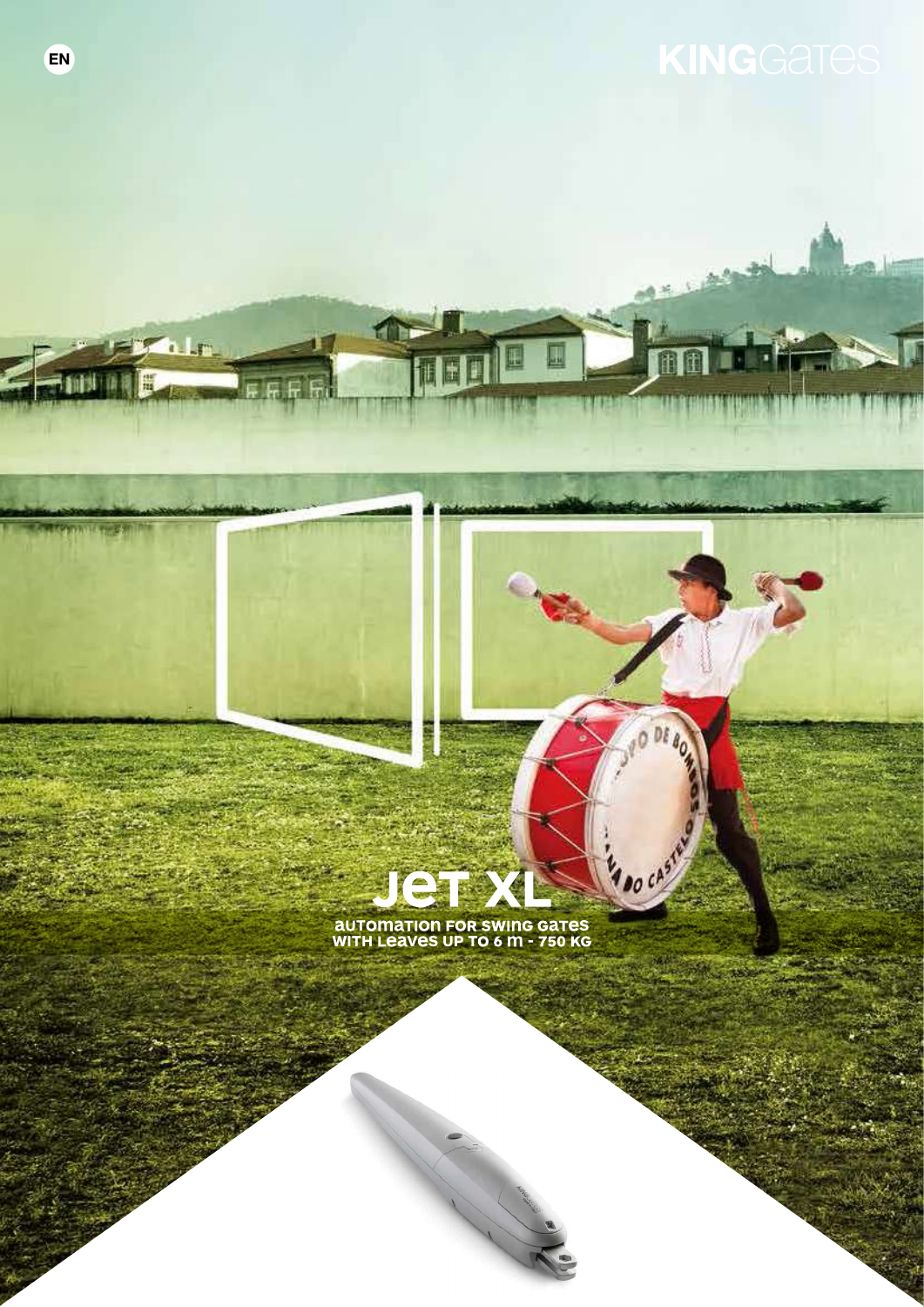# Jet XL

# Automation for swing gates with leaves up to 6 m - 750 kg

## **STRONG MECHANICS**

The JET XL structure is entirely manufactured from die-cast aluminium.

All gears and mechanical parts are entirely made from steel and bronze; the mechanical transmission is sized to ensure maximum durability and reliability over time, also in arduous installations.

Reinforced brackets with increased thickness and large holes for a sturdy installation.

JET XL is a product built to last even in extreme operating conditions.

## QUICK AND EASY INSTALL ATION

The JET XL body is divided in two separate compartments provided with a removable shell for a quick and easy access during the entire installation process.

The mechanical limit switch adjustment during opening and closing procedures is done from above, by removing the shell that covers the endless screw. The operation is effortless because everything is close at hand and well visible, allowing a quick adjustment.

Furthermore, by opening the connection compartment, there is easy access to the terminal board to complete the wiring using the cable bushing provided. Operating points are always in plain sight.

The rear fastening system with tilting forks is a simple solution that helps alignment, compensating errors up to  $+/- 5$  °.

# SMART TRADITIONAL ELECTRONICS

STARG8 control units radically simplify the installer's job. guaranteeing high levels of performance in terms of safety, time and speed of installation. A single programming method speeds up the activation of the automatic devices and managing maintenance operations becomes simple and practical.









### 1. STRONG MECHANICAL **TRANSMISSION**

Made of steel and bronze, for the utmost duration and reliability

### 2. BRONZE SCREW CONVEYOR

For maximum quietness and durability

#### 3. MANUAL-RELEASE **HANDLE**

Is made of die cast aluminium with personalized key

# 4. CONNECTION

Ample connection compartment positioned in the upper section of the motor

# BASIC INSTALLATION

- 1. Operator Jet XL
- 2. Transmitter
- 3. Photocells mounted on posts
- 4. Photocells
- 5. Flashing light
- 6. Control unit
- 7. Key or digital switch





2 1 4 7 6 3 5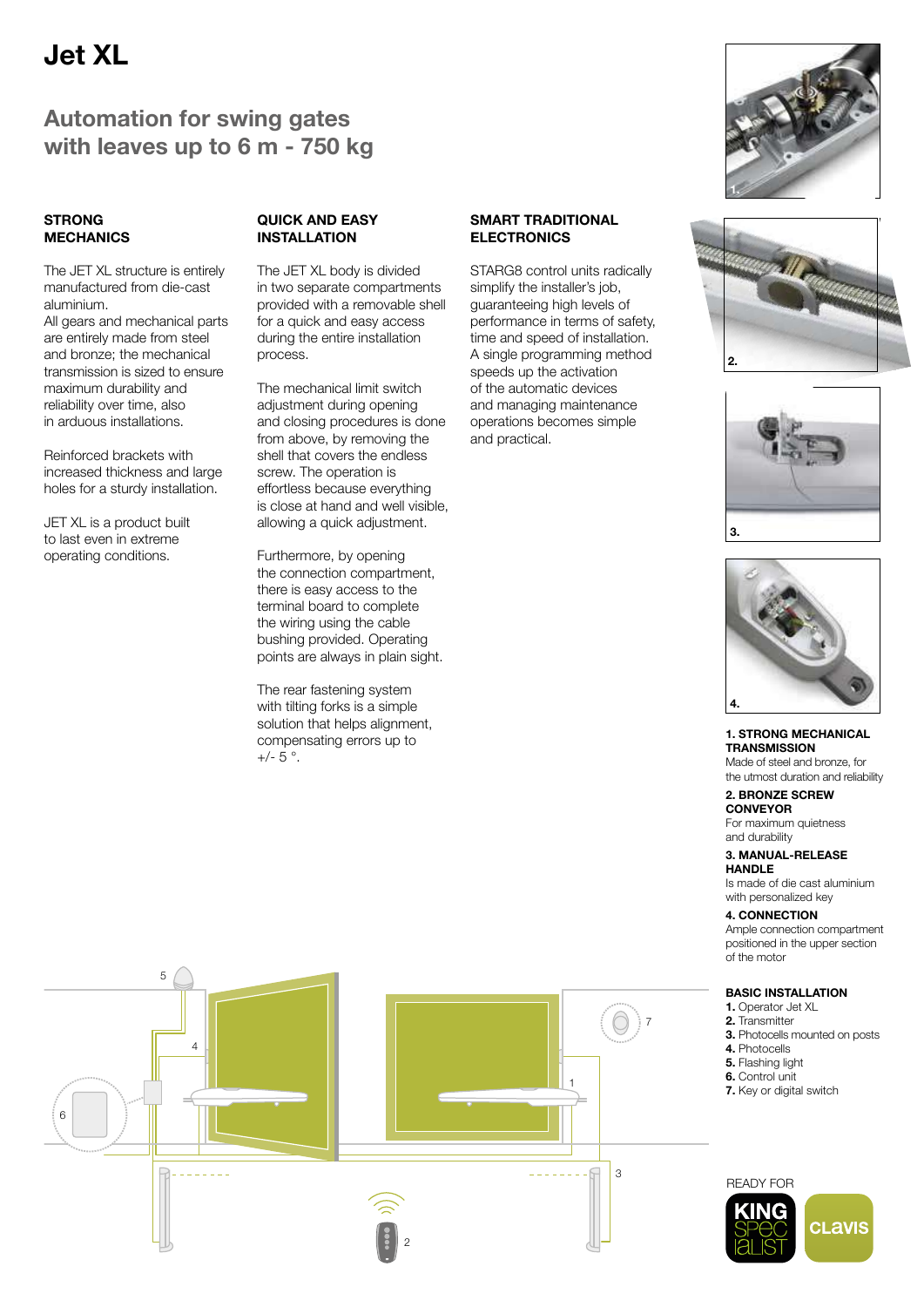# **KINGGATES**



# TECHNICAL DATA

| Code                  |                   | JETXL230       | JETXL24         |  |  |
|-----------------------|-------------------|----------------|-----------------|--|--|
| Motor supply          | (Vac 50 Hz / Vdc) | 230 Vac        | 24 Vdc          |  |  |
| Maximum power draw    | (W)               | 350            | 170             |  |  |
| Speed                 | (m/s)             |                | 0.016           |  |  |
| Force max             | (N)               | 2000           | 2400            |  |  |
| Working cycle         | (% )              | 30             | 80              |  |  |
| Travel                | (mm)              |                | 540             |  |  |
| Protection level      | (IP)              |                | 44              |  |  |
| Operating temperature | $(^{\circ}C)$     | $-20 \div +55$ |                 |  |  |
| Automation weight     | (kg)              | 10             | $\overline{9}$  |  |  |
| Operator dimensions   | (mm)              |                | 1030x115xh110 h |  |  |

24 V version also available for markets with 110 V / 60 Hz mains power supply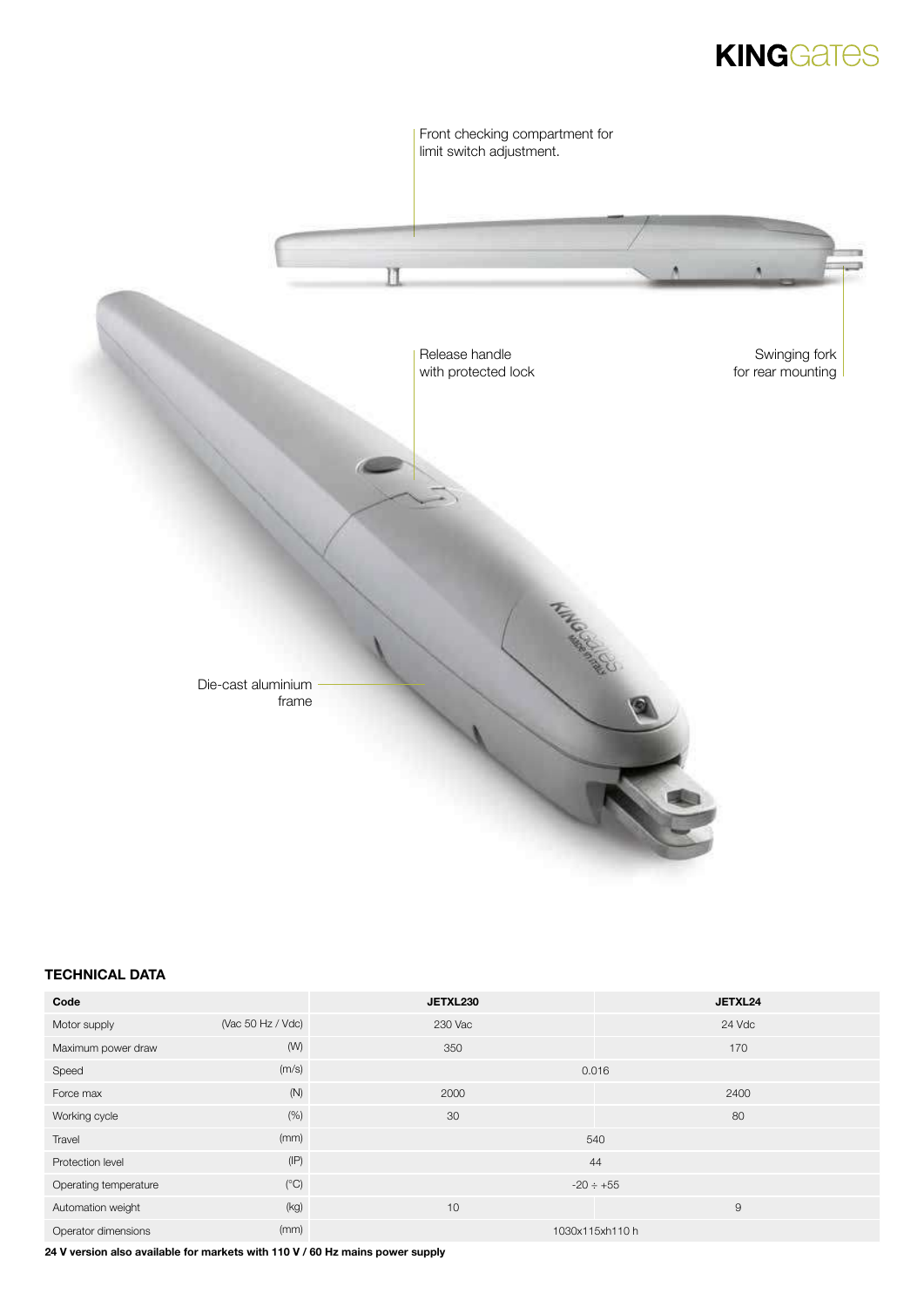# JET XL

| Code       | <b>Motor</b> | <b>Mechanical stop</b> | <b>Fixing kit</b> | Wing max dimensions |
|------------|--------------|------------------------|-------------------|---------------------|
| Jet XL 230 | 230 Vac      | • (2)                  |                   | 6 m - 750 kg        |
| Jet XL 24  | 24 Vdc       | $\bullet$ (2)          |                   | 6 m - 750 kg        |

# JET XL KIT

| Code            | <b>JET XL 230</b> | <b>JET XL 24</b> | <b>STARG8 AC</b><br><b>BOX</b> | <b>STARG8</b><br>24 BOX XL | <b>STYLO 4K</b> | <b>IDEA PLUS</b> | <b>VIKY 30</b> | <b>TAB</b> | Wing max<br>dimensions |
|-----------------|-------------------|------------------|--------------------------------|----------------------------|-----------------|------------------|----------------|------------|------------------------|
| Jet XL 230 K    | $\bullet$ (2)     |                  | $\bullet$                      |                            | $\bullet$ (2)   | $\bullet$        | $\bullet$      | $\bullet$  | 6 m - 750 kg           |
| Jet XL 230 K LT | $\bullet$ (2)     |                  | $\bullet$                      |                            | $\bullet$ (1)   |                  | $\bullet$      |            | 6 m - 750 kg           |
| Jet XL 24 K     |                   | $\bullet$ (2)    |                                | $\bullet$                  | $\bullet$ (2)   | $\bullet$        | $\bullet$      | $\bullet$  | 6 m - 750 kg           |
| Jet XL 24 K LT  |                   | $\bullet$ (2)    |                                | $\bullet$                  | $\bullet$ (1)   |                  | $\bullet$      |            | 6 m - 750 kg           |

24 V version also available for markets with 110 V / 60 Hz mains power supply









JET XL STARG8 BOX / BOX XL STYLO 4K IDEA PLUS VIKY 30





TAB